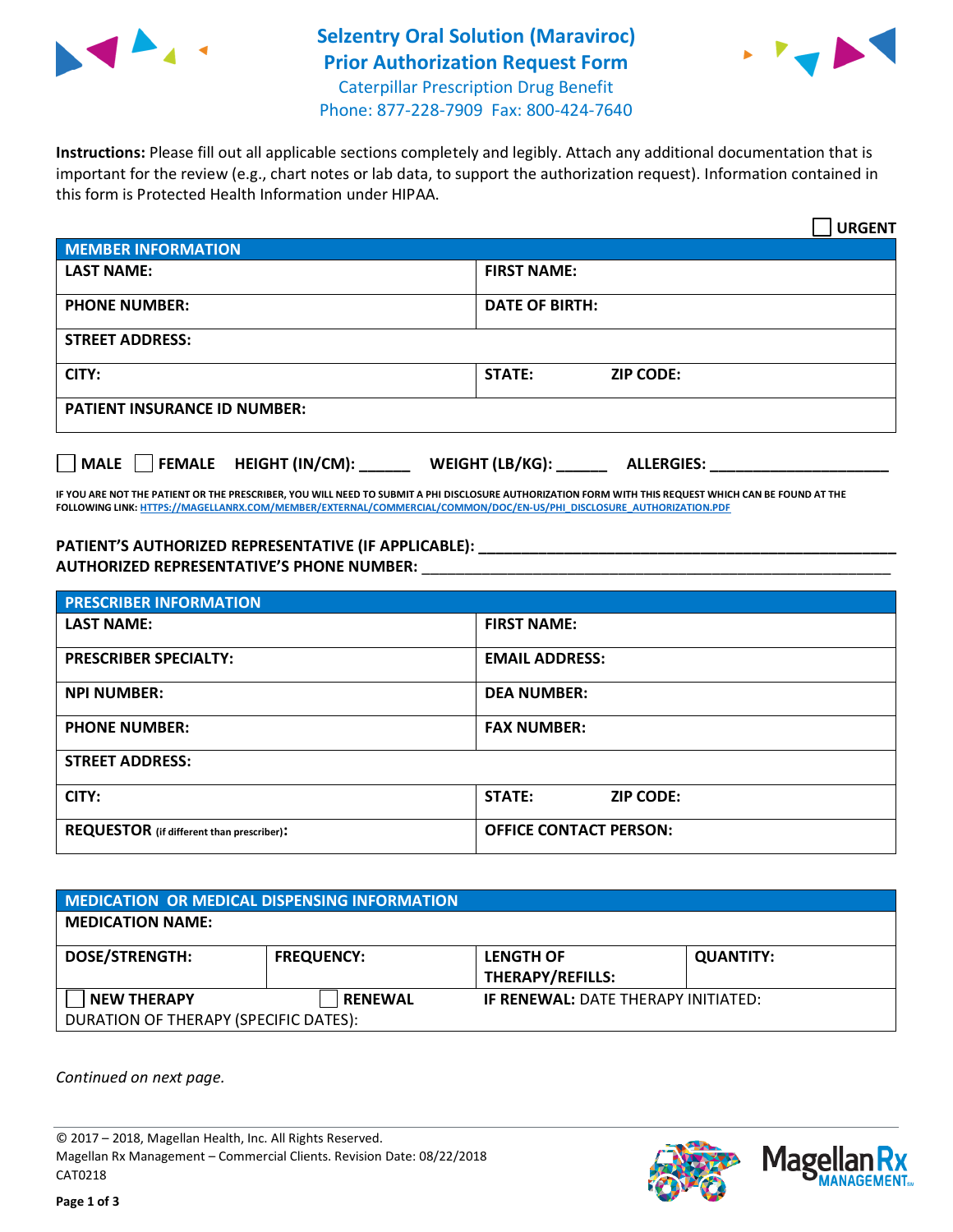



Mage

**KX ANAGEMENT**<sub>SM</sub>

| <b>MEMBER'S LAST NAME:</b> NAME                                                                                                                                  | <b>MEMBER'S FIRST NAME:</b>                                                                                |                                           |  |  |  |
|------------------------------------------------------------------------------------------------------------------------------------------------------------------|------------------------------------------------------------------------------------------------------------|-------------------------------------------|--|--|--|
|                                                                                                                                                                  | 1. HAS THE PATIENT TRIED ANY OTHER MEDICATIONS FOR THIS CONDITION?                                         | YES (if yes, complete below)<br><b>NO</b> |  |  |  |
| <b>MEDICATION/THERAPY (SPECIFY</b>                                                                                                                               | <b>DURATION OF THERAPY (SPECIFY</b>                                                                        | <b>RESPONSE/REASON FOR</b>                |  |  |  |
| DRUG NAME AND DOSAGE):                                                                                                                                           | DATES):                                                                                                    | <b>FAILURE/ALLERGY:</b>                   |  |  |  |
|                                                                                                                                                                  |                                                                                                            |                                           |  |  |  |
|                                                                                                                                                                  |                                                                                                            |                                           |  |  |  |
| <b>2. LIST DIAGNOSES:</b>                                                                                                                                        |                                                                                                            | <b>ICD-10:</b>                            |  |  |  |
| □ CCR5-tropic HIV-1 infection<br>□ Other Diagnosis________________ICD-10 Code(s):____________                                                                    |                                                                                                            |                                           |  |  |  |
|                                                                                                                                                                  |                                                                                                            |                                           |  |  |  |
| PRIOR AUTHORIZATION.                                                                                                                                             | 3. REQUIRED CLINICAL INFORMATION: PLEASE PROVIDE ALL RELEVANT CLINICAL INFORMATION TO SUPPORT A            |                                           |  |  |  |
| <b>Clinical information:</b>                                                                                                                                     |                                                                                                            |                                           |  |  |  |
| Is the patient infected with only CCR5-tropic HIV-1 infection? □ Yes □ No                                                                                        |                                                                                                            |                                           |  |  |  |
|                                                                                                                                                                  |                                                                                                            |                                           |  |  |  |
| agents? □ Yes □ No                                                                                                                                               | Does the patient have evidence of viral replication and HIV-1 strains resistant to multiple antiretroviral |                                           |  |  |  |
|                                                                                                                                                                  |                                                                                                            |                                           |  |  |  |
| Does the patient have an enteral feeding tube? $\square$ Yes $\square$ No                                                                                        |                                                                                                            |                                           |  |  |  |
| Does the patient have difficulty swallowing? $\square$ Yes $\square$ No                                                                                          |                                                                                                            |                                           |  |  |  |
| Is the patient taking any other tablets or capsules (exception: orally dissolving tablets and sprinkle capsules)?<br>$\Box$ Yes $\Box$ No                        |                                                                                                            |                                           |  |  |  |
| <b>Reauthorization:</b><br>Does the patient have difficulty swallowing? $\square$ Yes $\square$ No                                                               |                                                                                                            |                                           |  |  |  |
| Is the patient taking any other tablets or capsules (exception: orally dissolving tablets and sprinkle capsules)? $\Box$ Yes<br>$\Box$ No                        |                                                                                                            |                                           |  |  |  |
| Are there any other comments, diagnoses, symptoms, medications tried or failed, and/or any other information the<br>physician feels is important to this review? |                                                                                                            |                                           |  |  |  |
|                                                                                                                                                                  |                                                                                                            |                                           |  |  |  |
| Please note: Not all drugs/diagnosis are covered on all plans. This request may be denied unless all required                                                    |                                                                                                            |                                           |  |  |  |
| information is received.                                                                                                                                         |                                                                                                            |                                           |  |  |  |
| ATTESTATION: I attest the information provided is true and accurate to the best of my knowledge. I understand that                                               |                                                                                                            |                                           |  |  |  |
| the Health Plan, insurer, Medical Group or its designees may perform a routine audit and request the medical                                                     |                                                                                                            |                                           |  |  |  |
| information necessary to verify the accuracy of the information reported on this form.                                                                           |                                                                                                            |                                           |  |  |  |
| Prescriber Signature or Electronic I.D. Verification:                                                                                                            |                                                                                                            | Date:                                     |  |  |  |
|                                                                                                                                                                  |                                                                                                            |                                           |  |  |  |
|                                                                                                                                                                  |                                                                                                            |                                           |  |  |  |

© 2017 – 2018, Magellan Health, Inc. All Rights Reserved. Magellan Rx Management – Commercial Clients. Revision Date: 08/22/2018 CAT0218